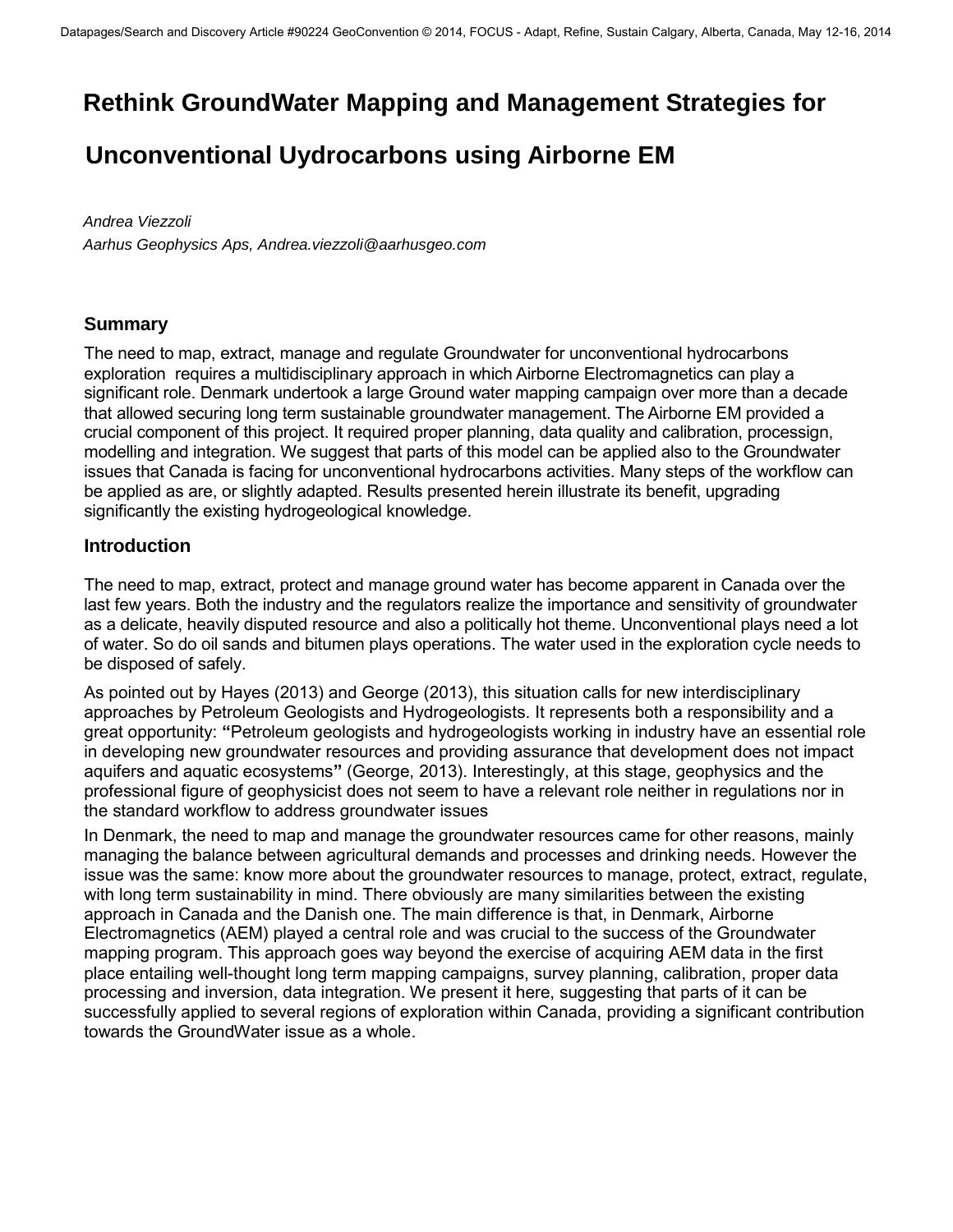## **Theory and/or Method**

The Danish Government has fully understood the importance to manage and preserve groundwater for current and future generations. In 1998 it began an ambitious nation-wide groundwater mapping programme, which will be completed by 2015, and having the purpose to get an accurate picture of Danish aquifers (Moeller et al, 2009). The application of innovative methods and tools constitutes a proven setup for conducting groundwater mapping on a large scale. Geophysics plays a fundamental role, through the use of Airborne EM (AEM) and ground-based methods. Another key feature is the use of rigorous data processing and protocols, together with the use of innovative 3D geological modelling. This approach made it possible to identify the main groundwater resources, their distribution and size, besides their degree of vulnerability, so that site-specific groundwater protection zones were established to prevent contamination from urban development and agricultural sources. Building on this experience, the Danish Minister of Environment supported the Rethink Water project (Klee, 2013), a network of over 50 Danish companies, organisations and institutions able to join knowledge among industry, researchers and governmental bodies in order to improve water safety and efficiency. The aim is to use this experience to propose the same approach (as a whole, or using only some of its constituent blocks) to other countries all over the World, by promoting knowledge transfer to the local partners.

To obtain the best results in Integrated Water Resource Management groundwater exploitation should be inserted into a long term strategy, by allocating appropriate resources for an administration that will ensure data collection and interpretation.

The Danish site-specific groundwater protection strategy consists of:

1) Spatially dense hydrogeological mapping based on existing data supplemented with new geophysical surveys, water sampling and hydrogeological modelling, in order to draw site-specific protection zones, stored in flexible and robust well documented databases.

2) Mapping and assessment of all past, present and possible future sources of contamination

3) Development of an action plan with agreements and regulations for future land use in the groundwater protection zones.

Groundwater mapping is often based only on drilling information, but, due to low borehole density, the hydrogeological setting often suffers from many uncertainties, so that a realistic hydrogeological model is hard to be achieved. This is where large scale geophysical campaigns can play a role. In the case of the Rethink Water project, the AEM data is used in conjunction with drilling to map aquifers. The winning feature of AEM is the intensive, detailed and large-scale dataset that can be delivered. Followed closely by accurate and rigorous data processing and inversion (Viezzoli et al., 2012) needed to provide an accurate 3D resistivity model of the subsurface, the end result is that the mapping results become more accurate and reliable. The applied data modelling protocols ensure that the geophysical results meet the quality required by groundwater mapping. Very importantly, they also unsure that data acquired over the years by different AEM contractors with different AEM systems are consistent and can the final results can be merged without being survey specific. Spatially dense (in the order of tens of meters spacing) and accurate 3D resistivity models are used to establish the basis of geological and hydrogeological models. The role of the boreholes is that of confirming the geophysical data, complement it and to provide critical information to assist the interpretation of geophysical model into a geological-hydrogeological view. It follows that these two datasets multiply their respective descriptive and modelling capabilities, when used together.

In order to produce final models, other geophysical methods can also be integrated, such as seismic, electrical resistivity tomography, vertical electrical soundings and magnetic resonance soundings. Anciallary data, derived from new boreholes, pumping tests and groundwater head and chemistry mapping, are added to the entire dataset: it is hence possible to extract data directly related to hydrogeology (aquifer thickness, resistivity and transmissivity, quality of groundwater). The merging of all these different info into hydrogeological models is achieved through the interaction of experts in geophysics, geology and hydrogeology. Figure 1 shows schematically the entire workflow.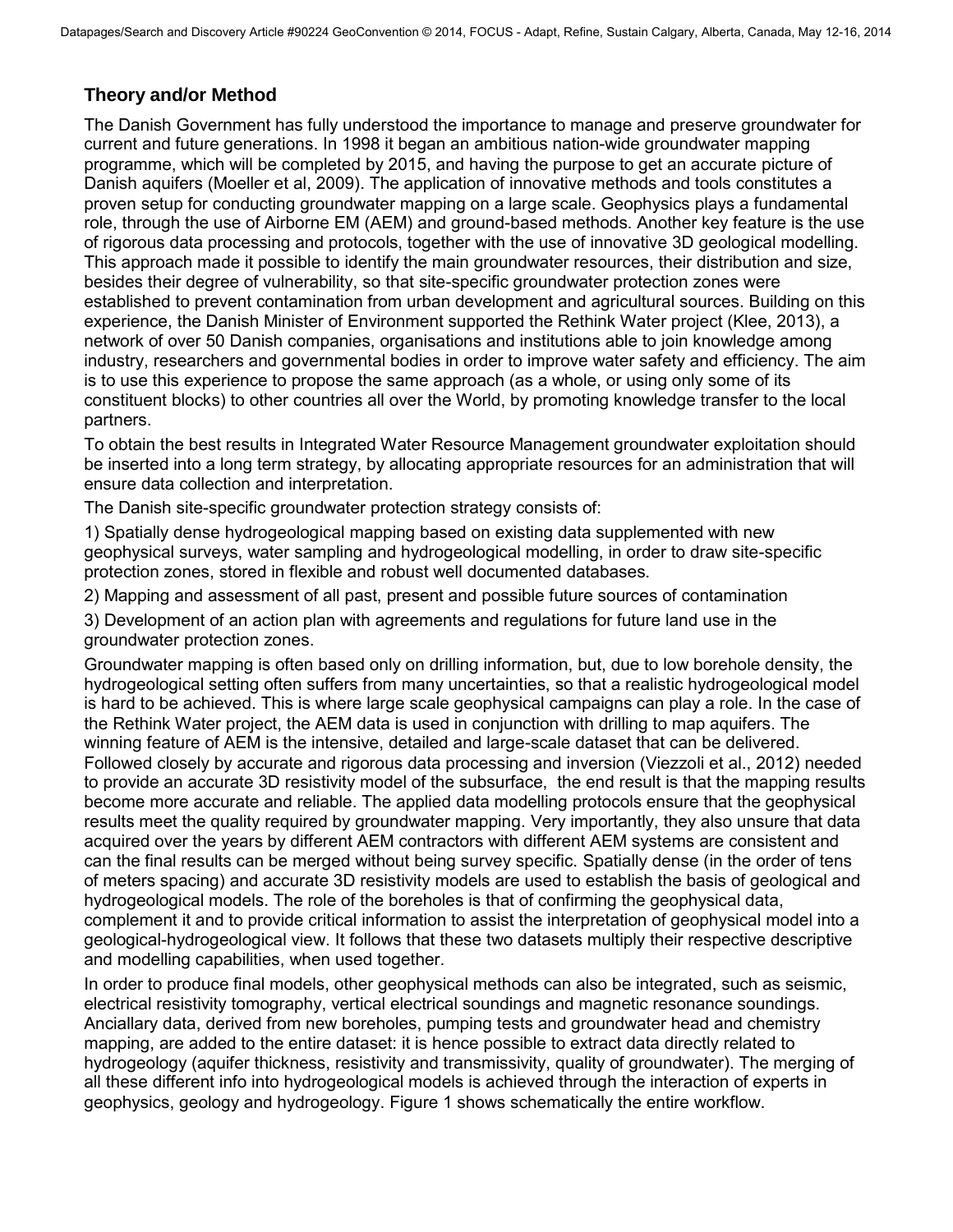

*Fig. 1 Schematic of workflow applied in Denmark for groundwater mapping. a) data acquisition, b) data processing and inversion to produce 3D resistivity model, c) geological conceptualization of resistivity model , d) geological model, e) flow model* 

## **Examples**

The first example (Figure 2) illustrates the spatial richness of within an AEM dataset, compared to the that obtainable boreholes only. The maps show the elevation of basement in part of the Spiritwood valley aquifer in Manitoba, as obtained from available boreholes and from duly reprocessed and reinverted AEM data (Aerotem system, cfr Sapia et al, 2014). The boreholes were less than 100 for this area. The AEM survey was flown at 400m line spacing, for a total of approximately 100.000 soundings and derived models).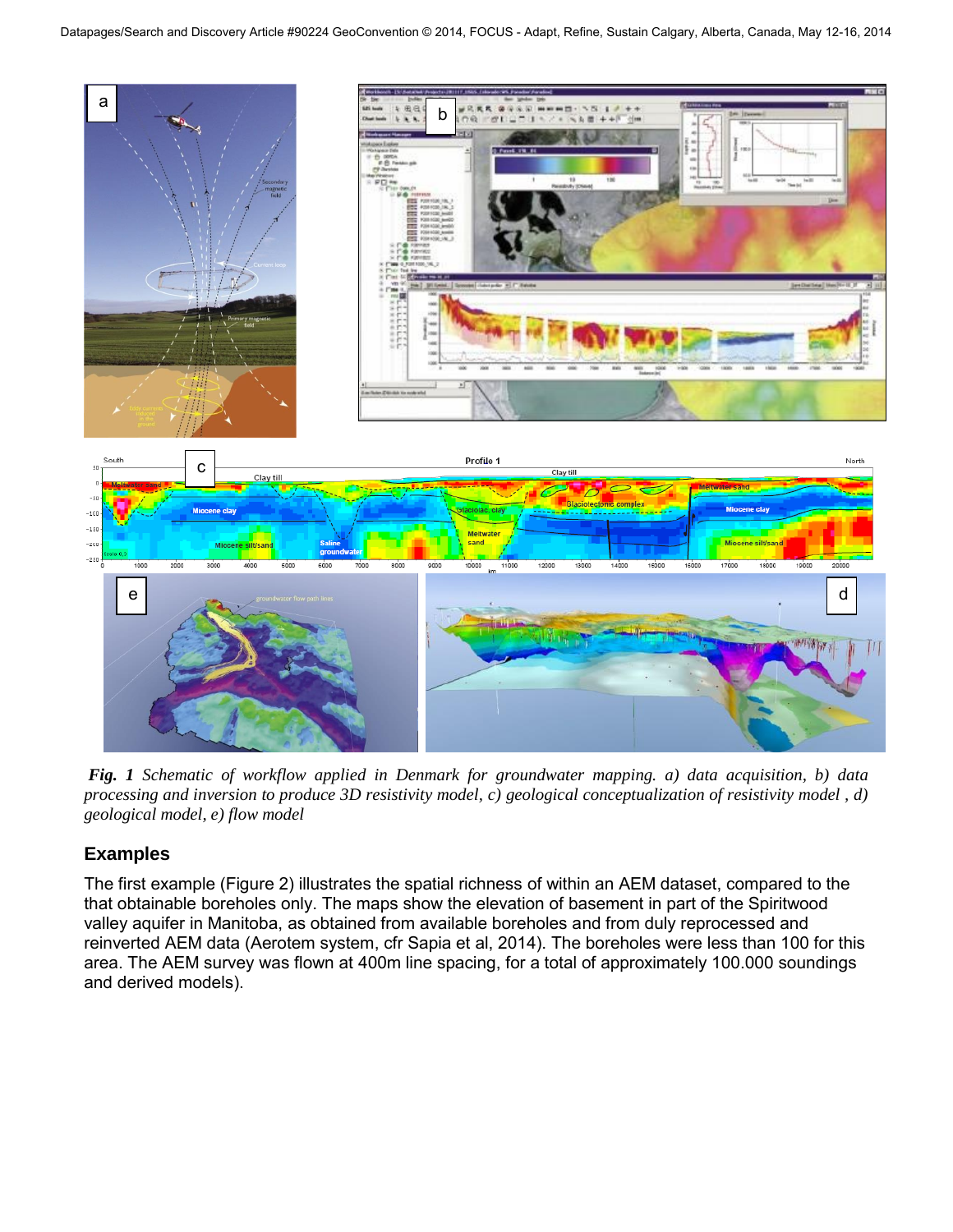

Fig 2: Elevation of bedrock (shale), from borehole data only (left) and from accurately processed and modelled AEM data (right) and boreholes (adapted from Sapia et al., 2014).

The improvements in hydrogeological knowledge translates immediately to economic benefits, as demonstrated by the results of another AEM survey conducted in the Platte River, Western Nebraska, USA (Figure 3): Here a large demand for irrigation requires a reasonable and efficient ground and surface water management. For this reason, USGS contracted an AEM survey that provided crucial info to define an accurate groundwater model. The black line shows the expected bottom of the aquifer bedrock, based only on borehole drilling, that is really different from that one resolved by AEM (base of the light blue layer), so that a completely new model was set, with 5 million cubic meters of previously undetected groundwater resource.



*Fig. 3 Hydrogeological section provided by the AEM survey. The columns show the boreholes with stratigraphic info, the black line represent the bottom of the aquifer based only on the boreholes. Notice the greater thickness of the aquifer on the right side, on the contrary of what expected (Courtesy: USGS Scientific Investigation Report: 2011-5219).*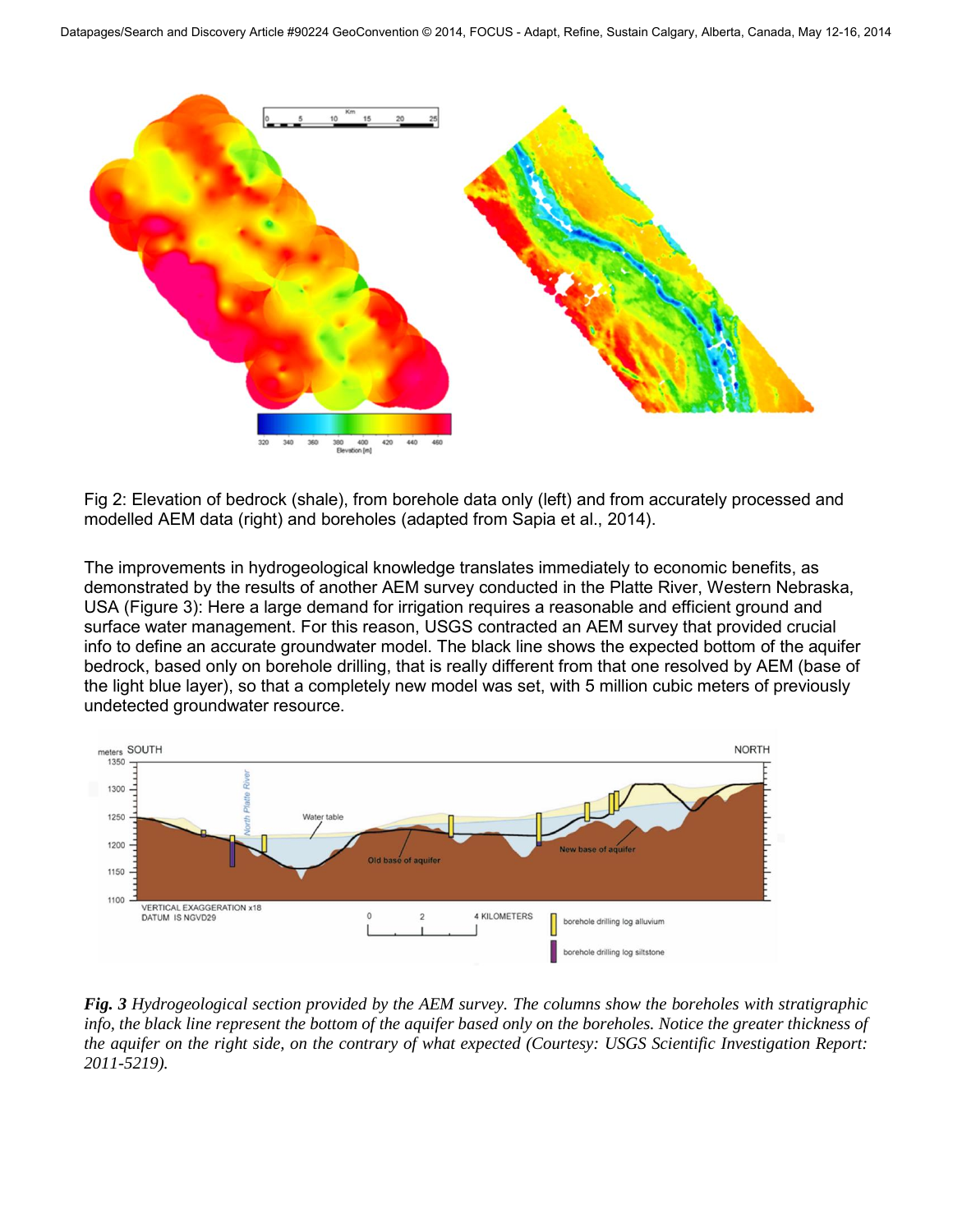As mentioned earlier, one of the crucial aspects of using AEM for large scale projects is data consistency across different AEM systems and over time, and accuracy of measurements and modelling in general. As virtually any geological survey –or other company using a lot of AEM- is painfully aware of, obtaining seamless results across datasets acquired over time and with different systems is not granted. However, provided proper protocols are enforced, this should be achievable with new data. The positive outcome that this approach can produce is rendered by Figure 4. Even if the surveys were carried out by different companies over many years, with different instrumentation, the end result is a seamless geological map. Pre-existing data can, in some instances, also be recalibrated across datasets (Sapia et al, 2013).



*Figure 4. The effect of accurate calibration and protocols in the Aarhus area. a) map of elevation of impermeable layer; b) location of the measurement points from which it was created; c) color code of the different mapping projects and surveys (94 projects, over 10 years); d) color code of different instruments used for the mapping*.

The hydrogeological settings in large parts of Canada are similar to those in Denmark. Given the size of the projects involved, the types of organizations that are likely to commission large scale hydrogeological studies, we suggest that parts of this approach can be readily and successfully applied in Canada. The establishment of a series of local AEM calibrations sites (cfr Foged et al. 2010) is an integral part of it, and highly advisable.

### **Conclusions**

The Danish model proves that airborne electromagnetics can play a formidable role in the efforts to map, manage, extract, protect Groundwater. Properly planned, carried out and modelled, it allows refining -at times redefining- existing hydrogeological knowledge, basing it on a large amount of accurate data, easy to integrate with ancillary information. The Danish experience and its rigorous approach can be put at good use in Canada within the field of mapping, management and regulation of Ground water for unconventional hydrocarbon exploration and development.

#### **Acknowledgements**

We thank Danish Ministry of the Environment, GEUS, I-GIS, INGV, USGS, CGS and SkyTEM Aps for providing material for this paper.

**Foged, N., Christiansen, A.V., Auken, E., 2010, Validating SkyTEM Data Against Ground-based TEM Data at the Danish National Test Site by Upward Continuation. Near Surface, Zurich,. Expanded abstracts.** 

**George, P. , 2013, Water - Policy and Government Regulation for Heavy Oil and Oilsands Development. Geoconvention 2013, Calgary, Alberta, Canada. Expanded Abstract.**